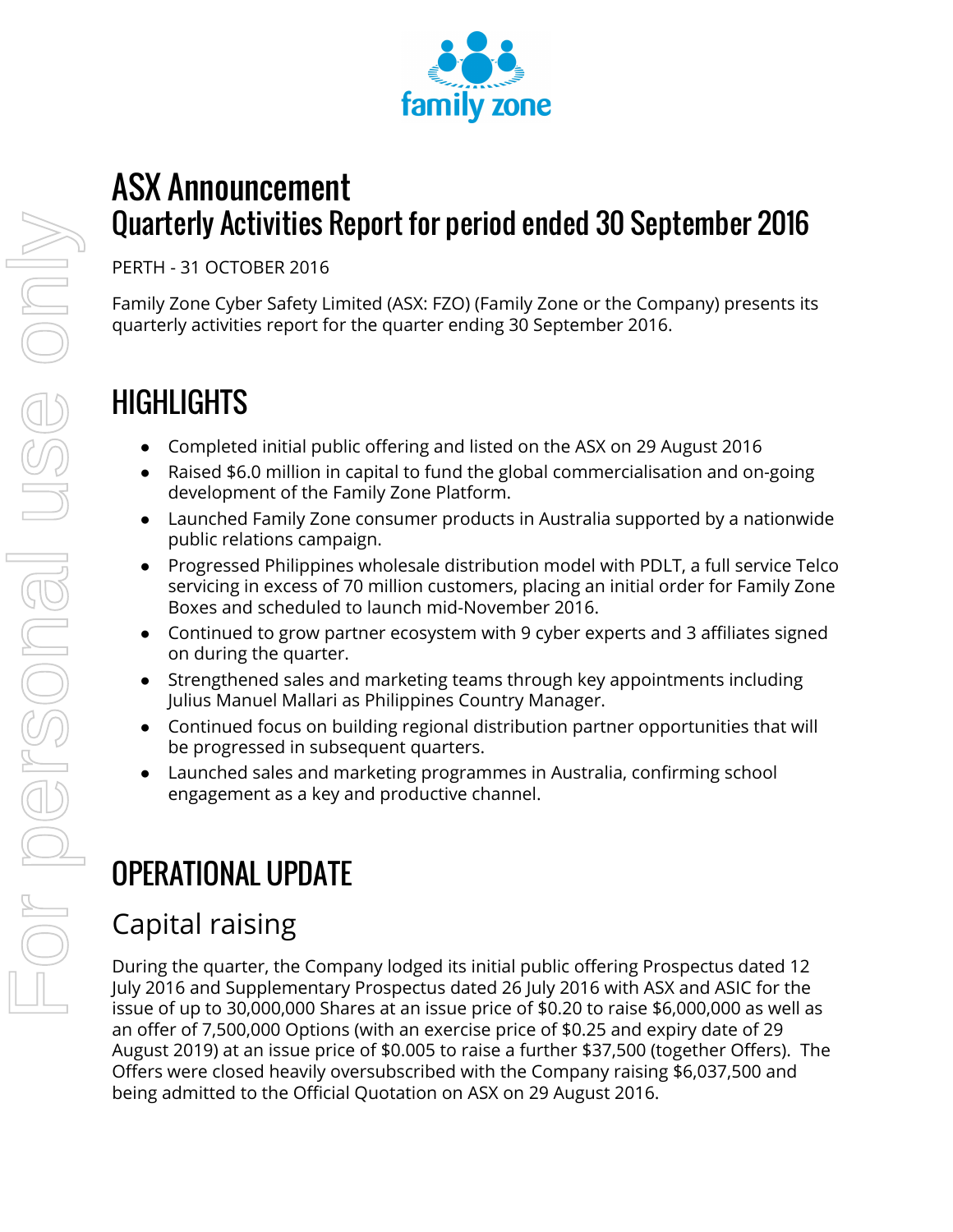

## Marketing

The Company formally launched its consumer product offerings in Australia in July 2016 comprising:

- Family Zone Box and networking service providing a safe WiFi network within the home, business or other network area;
- Family Zone App (iOS and Android) which provides parents with remote device management and enforces filtering when mobile devices are not connected to the Family Zone Box;
- A community of Cyber Experts creating age appropriate policies and setting their own pricing

The Company has commenced a national marketing and public relations campaign to increase Family Zone's social media presence and build brand momentum. During the quarter the Company was featured in a range of national TV and press news stories and has started to gain traction in community and school cyber safety events and programmes.

The Company has trialled a range of marketing and sales initiatives and has developed a medium term strategy that are geared towards achieving our growth goals and will focus on school engagement, radio, testimonial TV and social media.

## Cyber Experts

The Company's cyber expert partner (CEP) programme continues to grow and provides a key public relations and sales distribution opportunity for the Family Zone products.

CEP's are a unique feature of the Company's business model providing parents with access to ongoing support and advice from experts in their kid's digital world. CEPs are able to tailor parental control packages for families through the Family Zone Platform.

The Company currently has 9 cyber experts live within the platform and expects continued growth.

## Wholesale alliance with major Philippines carrier PLDT

The Company has continued to progress wholesale and partner distribution opportunities with its alliance partners.

In the Philippines, the Company's telecommunications partner PLDT placed an initial purchase order for Family Zone Boxes and subsequently officially launched to the media (in partnership with Family Zone) its "Smart Home" offerings being an integrated suite of innovative, reliable and family-friendly products and services. Through this partnership the Family Zone Box and App will be co-branded with PLDT and offered to new and existing customers, providing Filipino parents with much needed peace of mind whenever and wherever their kids are online.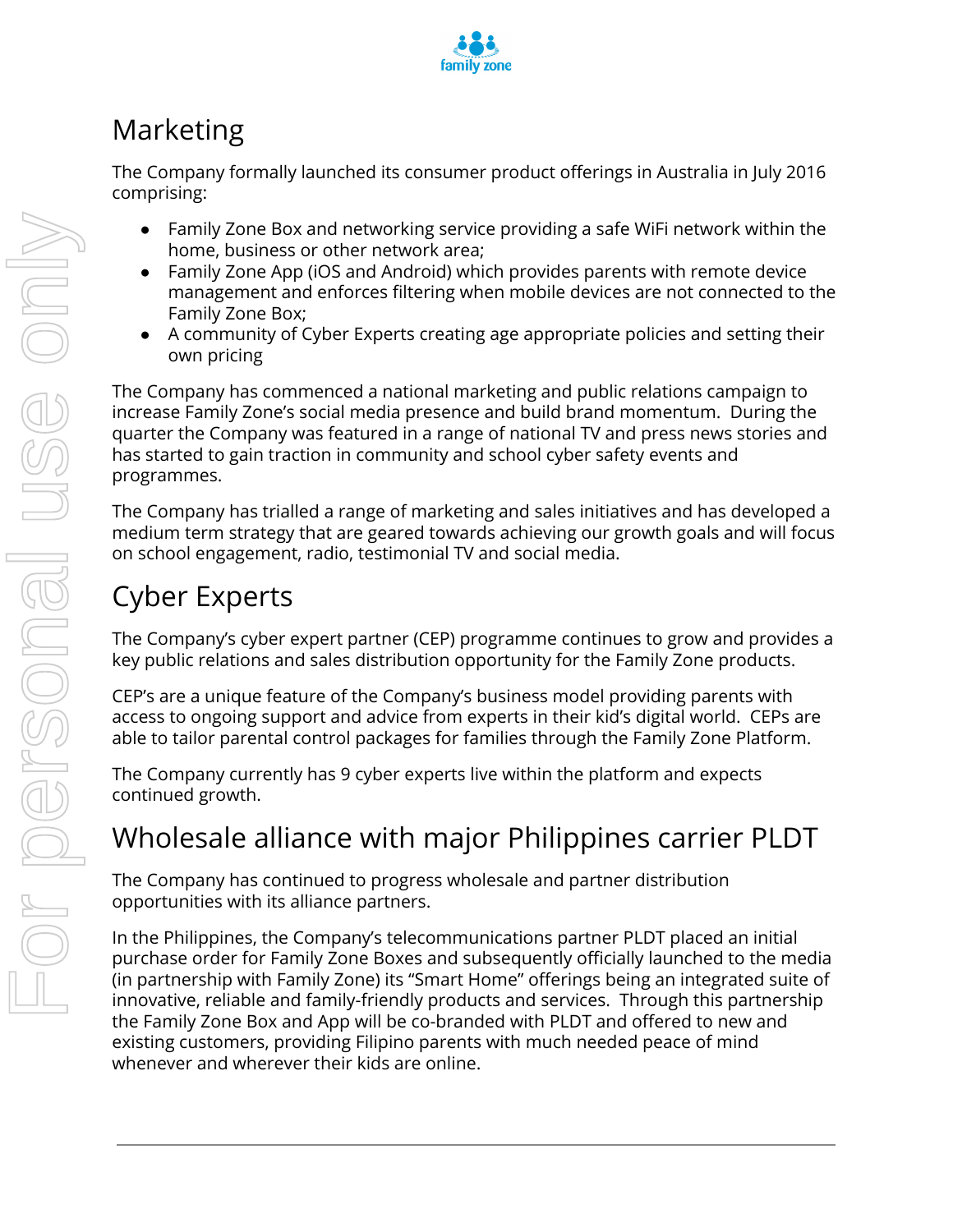

PLDT (PSE:TEL) is the leading telecommunications, digital and multimedia service provider in the Philippines with approximately 70 million subscribers. Through its principal business groups - fixed line, wireless and others - PLDT offers a wide range of digital and telecommunications services across the Philippines.

During the quarter the Company appointed a new Philippines country head, Mr Julius Manuel Mallari to take responsibility for the day-to-day management of the PLDT account and growth of the Filipino market. In order to provide PLDT and its customers with the best possible local support, Family Zone has also established a Manila-based support centre via outsourcing partner Acquire BPO. This team can quickly and cost effectively scale to support the growing international demands of the Company.

## Global sales efforts

The Company's sales team and alliance partner (Fidelio Partners) have formalised sales processes and materials and became active during the quarter in building a pipeline and pre-sales effort.

## **About Family Zone**

Family Zone is an ASX listed technology company focused on cyber safety. Meeting a growing demand to keep kids safe online and manage digital lifestyles, Family Zone has developed a unique and innovative cloud-based solution which combines Australian innovation with leading global technology.

To learn more about the Family Zone platform and the Company please visit www.familyzone.com.

For further information please contact

| Tim Levy | Managing Director | timl@familyzone.com | +61413563333

| Tim Allerton | City Public Relations | media@familyzone.com | +61412715707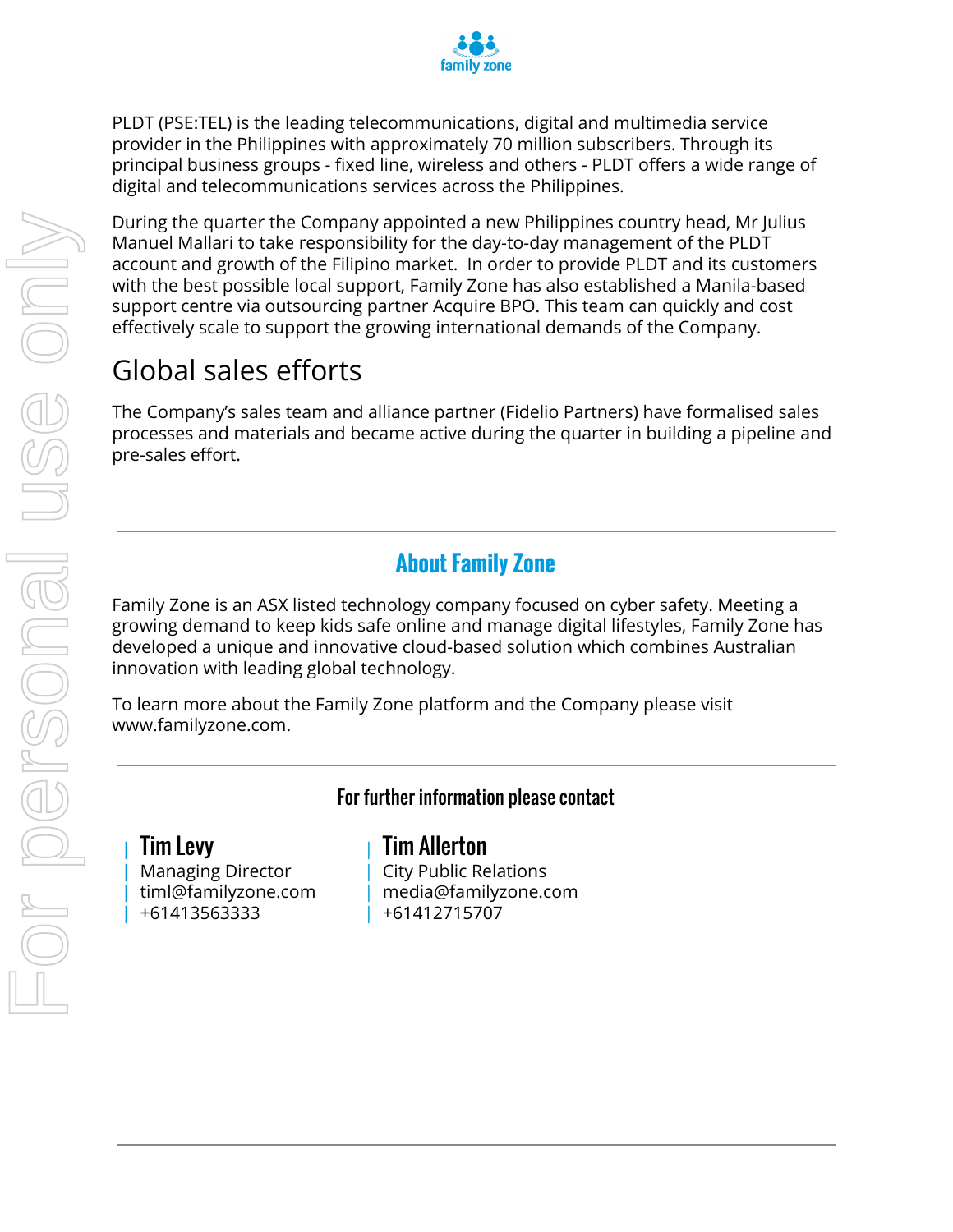*+Rule 4.7B*

## **Appendix 4C**

## **Quarterly report for entities subject to Listing Rule 4.7B**

Introduced 31/03/00 Amended 30/09/01, 24/10/05, 17/12/10, 01/09/16

#### **Name of entity**

Family Zone Cyber Safety Limited

**ABN Quarter ended ("current quarter")**

33 167 509 177 30 September 2016

|     | <b>Consolidated statement of cash flows</b>         | <b>Current quarter</b><br>\$A'000 | Year to date<br>(3 months)<br>\$A'000 |
|-----|-----------------------------------------------------|-----------------------------------|---------------------------------------|
| 1.  | Cash flows from operating activities                |                                   |                                       |
| 1.1 | Receipts from customers                             | 5                                 | 5                                     |
| 1.2 | Payments for                                        |                                   |                                       |
|     | research and development<br>(a)                     | (124)                             | (124)                                 |
|     | product manufacturing and operating<br>(b)<br>costs | (210)                             | (210)                                 |
|     | advertising and marketing<br>(c)                    | (221)                             | (221)                                 |
|     | leased assets<br>(d)                                |                                   |                                       |
|     | staff costs<br>(e)                                  | (386)                             | (386)                                 |
|     | (f)<br>administration and corporate costs           | (365)                             | (365)                                 |
| 1.3 | Dividends received (see note 3)                     |                                   |                                       |
| 1.4 | Interest received                                   |                                   |                                       |
| 1.5 | Interest and other costs of finance paid            |                                   |                                       |
| 1.6 | Income taxes paid                                   |                                   |                                       |
| 1.7 | Government grants and tax incentives                |                                   |                                       |
| 1.8 | Other (provide details if material)                 |                                   |                                       |
| 1.9 | Net cash from / (used in) operating<br>activities   | (1, 301)                          | (1, 301)                              |

|     | Cash flows from investing activities |      |  |
|-----|--------------------------------------|------|--|
| 2.1 | Payments to acquire:                 |      |  |
|     | property, plant and equipment<br>(a) | (16) |  |
|     | businesses (see item 10)<br>(b)      |      |  |
|     | investments<br>'C)                   |      |  |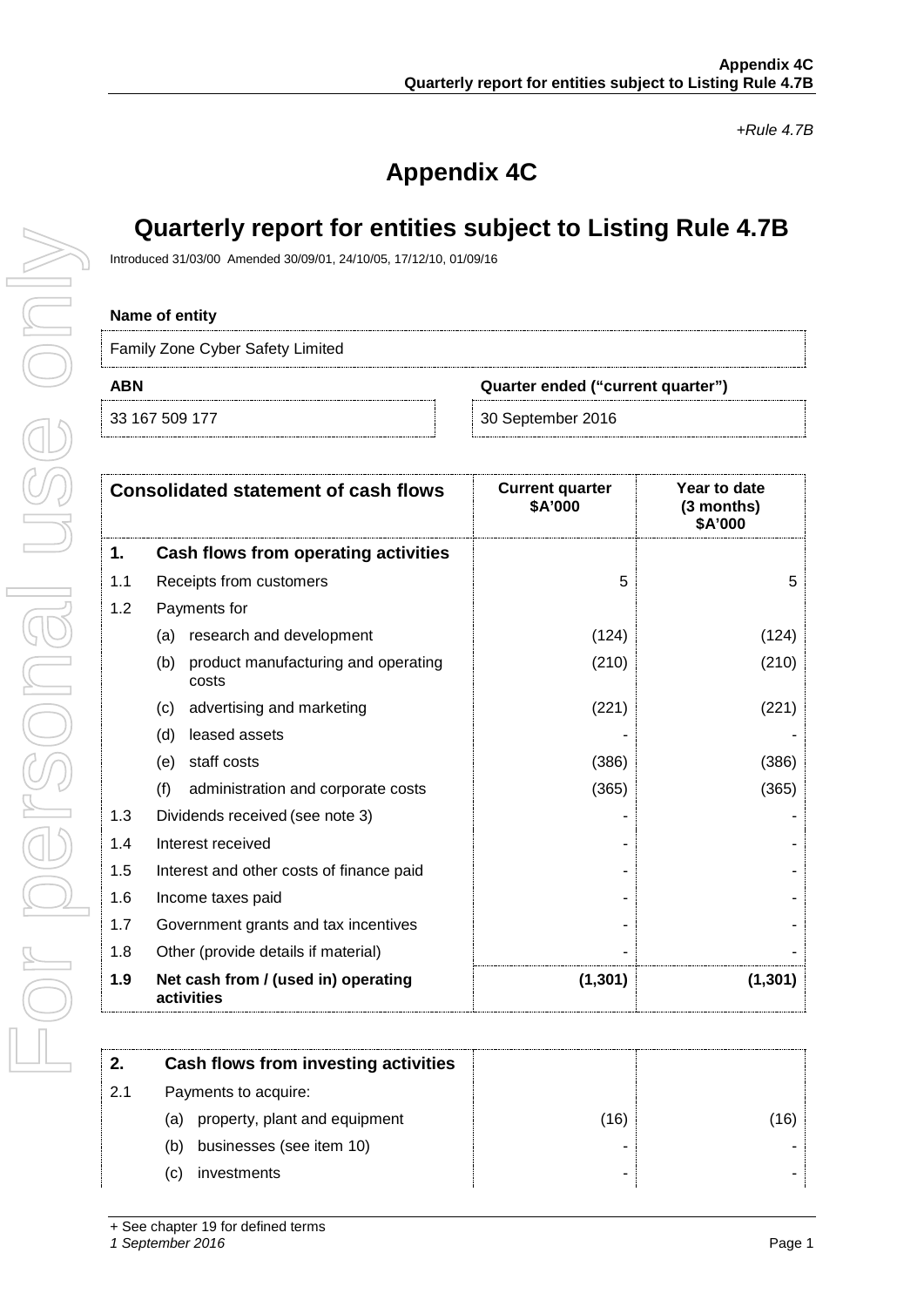|     | <b>Consolidated statement of cash flows</b>       | <b>Current quarter</b><br>\$A'000 | Year to date<br>(3 months)<br>\$A'000 |
|-----|---------------------------------------------------|-----------------------------------|---------------------------------------|
|     | intellectual property<br>(d)                      |                                   |                                       |
|     | (e)<br>other non-current assets                   | (8)                               | (8)                                   |
| 2.2 | Proceeds from disposal of:                        |                                   |                                       |
|     | property, plant and equipment<br>(a)              |                                   |                                       |
|     | businesses (see item 10)<br>(b)                   |                                   |                                       |
|     | (c)<br>investments                                |                                   |                                       |
|     | intellectual property<br>(d)                      |                                   |                                       |
|     | other non-current assets<br>(e)                   |                                   |                                       |
| 2.3 | Cash flows from loans to other entities           |                                   |                                       |
| 2.4 | Dividends received (see note 3)                   |                                   |                                       |
| 2.5 | Other (provide details if material)               |                                   |                                       |
| 2.6 | Net cash from / (used in) investing<br>activities | (24)                              | (24)                                  |

| 3.   | Cash flows from financing activities                                           |       |       |
|------|--------------------------------------------------------------------------------|-------|-------|
| 3.1  | Proceeds from issues of shares                                                 | 6,038 | 6,038 |
| 3.2  | Proceeds from issue of convertible notes                                       |       |       |
| 3.3  | Proceeds from exercise of share options                                        |       |       |
| 3.4  | Transaction costs related to issues of<br>shares, convertible notes or options | (578) | (578) |
| 3.5  | Proceeds from borrowings                                                       |       |       |
| 3.6  | Repayment of borrowings                                                        | (44)  | (44)  |
| 3.7  | Transaction costs related to loans and<br>borrowings                           |       |       |
| 3.8  | Dividends paid                                                                 |       |       |
| 3.9  | Other (provide details if material)                                            |       |       |
| 3.10 | Net cash from / (used in) financing<br>activities                              | 5,415 | 5,415 |

| 4.  | Net increase / (decrease) in cash and<br>cash equivalents for the period |         |         |
|-----|--------------------------------------------------------------------------|---------|---------|
| 4.1 | Cash and cash equivalents at beginning of<br>quarter/year to date        | 720     | 720     |
| 4.2 | Net cash from / (used in) operating<br>activities (item 1.9 above)       | (1,301) | (1,301) |
| 4.3 | Net cash from / (used in) investing activities<br>(item 2.6 above)       | (24)    | (24)    |
| 4.4 | Net cash from / (used in) financing activities<br>(item 3.10 above)      | 5.415   | 5.415   |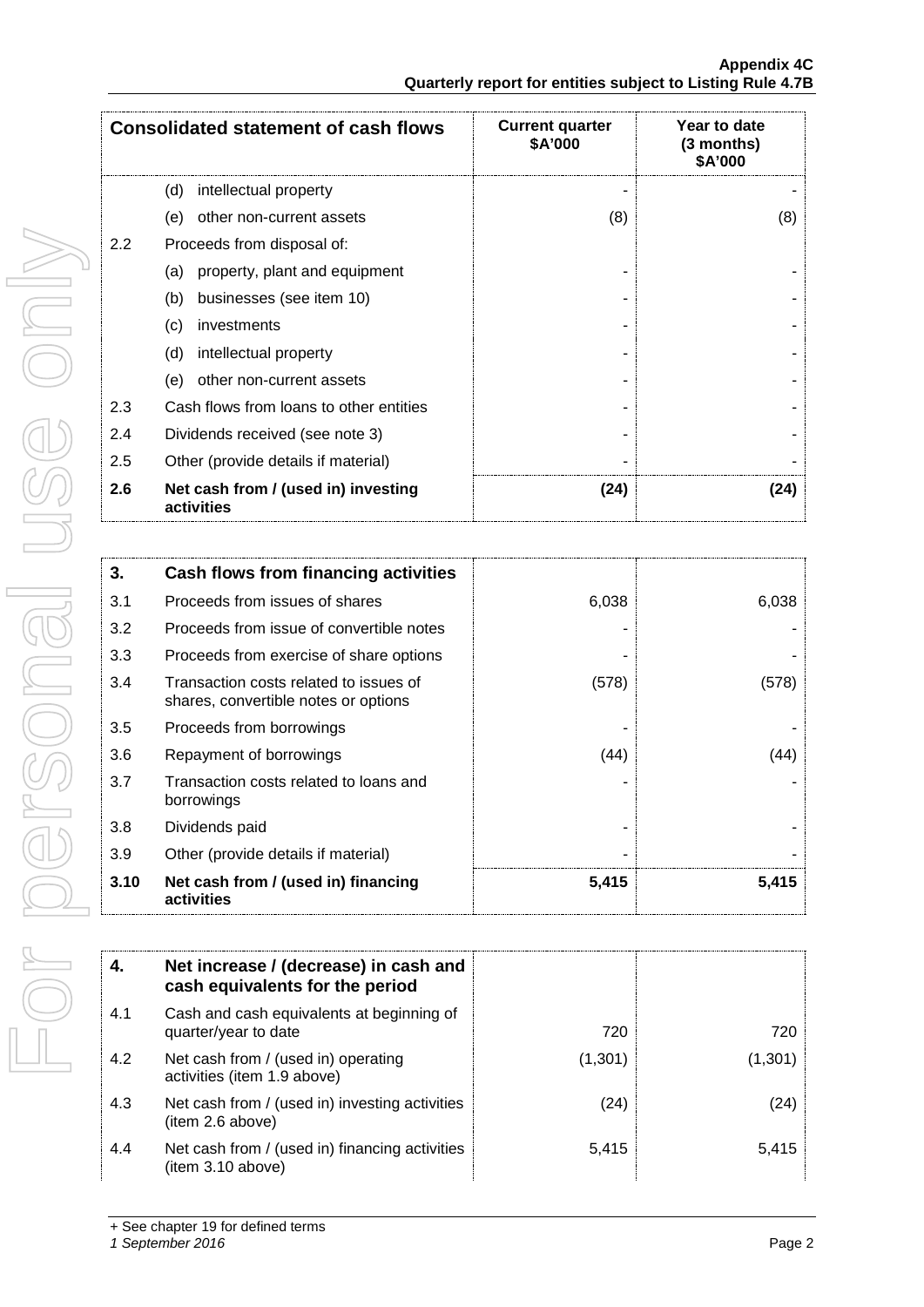| <b>Consolidated statement of cash flows</b> |                                                      | <b>Current quarter</b><br>\$A'000 | Year to date<br>(3 months)<br>\$A'000 |
|---------------------------------------------|------------------------------------------------------|-----------------------------------|---------------------------------------|
| 4.5                                         | Effect of movement in exchange rates on<br>cash held |                                   |                                       |
| 4.6                                         | Cash and cash equivalents at end of<br>quarter       | 4.810                             | 4.810                                 |

| 5   | Reconciliation of cash and cash<br>equivalents<br>at the end of the quarter (as shown in the<br>consolidated statement of cash flows) to the<br>related items in the accounts | <b>Current quarter</b><br>\$A'000 | <b>Previous quarter</b><br>\$A'000 |
|-----|-------------------------------------------------------------------------------------------------------------------------------------------------------------------------------|-----------------------------------|------------------------------------|
| 5.1 | <b>Bank balances</b>                                                                                                                                                          | 4.810                             |                                    |
| 5.2 | Call deposits                                                                                                                                                                 |                                   |                                    |
| 5.3 | <b>Bank overdrafts</b>                                                                                                                                                        |                                   |                                    |
| 5.4 | Other (provide details)                                                                                                                                                       |                                   |                                    |
| 5.5 | Cash and cash equivalents at end of<br>quarter (should equal item 4.6 above)                                                                                                  | 4.810                             |                                    |

| 6. | Payments to directors of the entity and their associates |  |
|----|----------------------------------------------------------|--|
|    |                                                          |  |

- 6.1 Aggregate amount of payments to these parties included in item 1.2 (89)
- 6.2 Aggregate amount of cash flow from loans to these parties included in item 3.6
- 6.3 Include below any explanation necessary to understand the transactions included in items 6.1 and 6.2

Payments to directors.

For personal use only

IBUOSTOS IO

JSC ONN

Repayment of director loan.

| Payments to related entities of the entity and their<br>associates |
|--------------------------------------------------------------------|
|                                                                    |

- 7.1 Aggregate amount of payments to these parties included in item 1.2 | (175)
- 7.2 Aggregate amount of cash flow from loans to these parties included in item 2.3
- 7.3 Include below any explanation necessary to understand the transactions included in items 7.1 and 7.2

Corporate advisory fees.

Costs of capital raising.

**6.** Current quarter **\$A'000**

(44)

|  | + See chapter 19 for defined terms |  |  |
|--|------------------------------------|--|--|
|  |                                    |  |  |

*1 September 2016* Page 3

-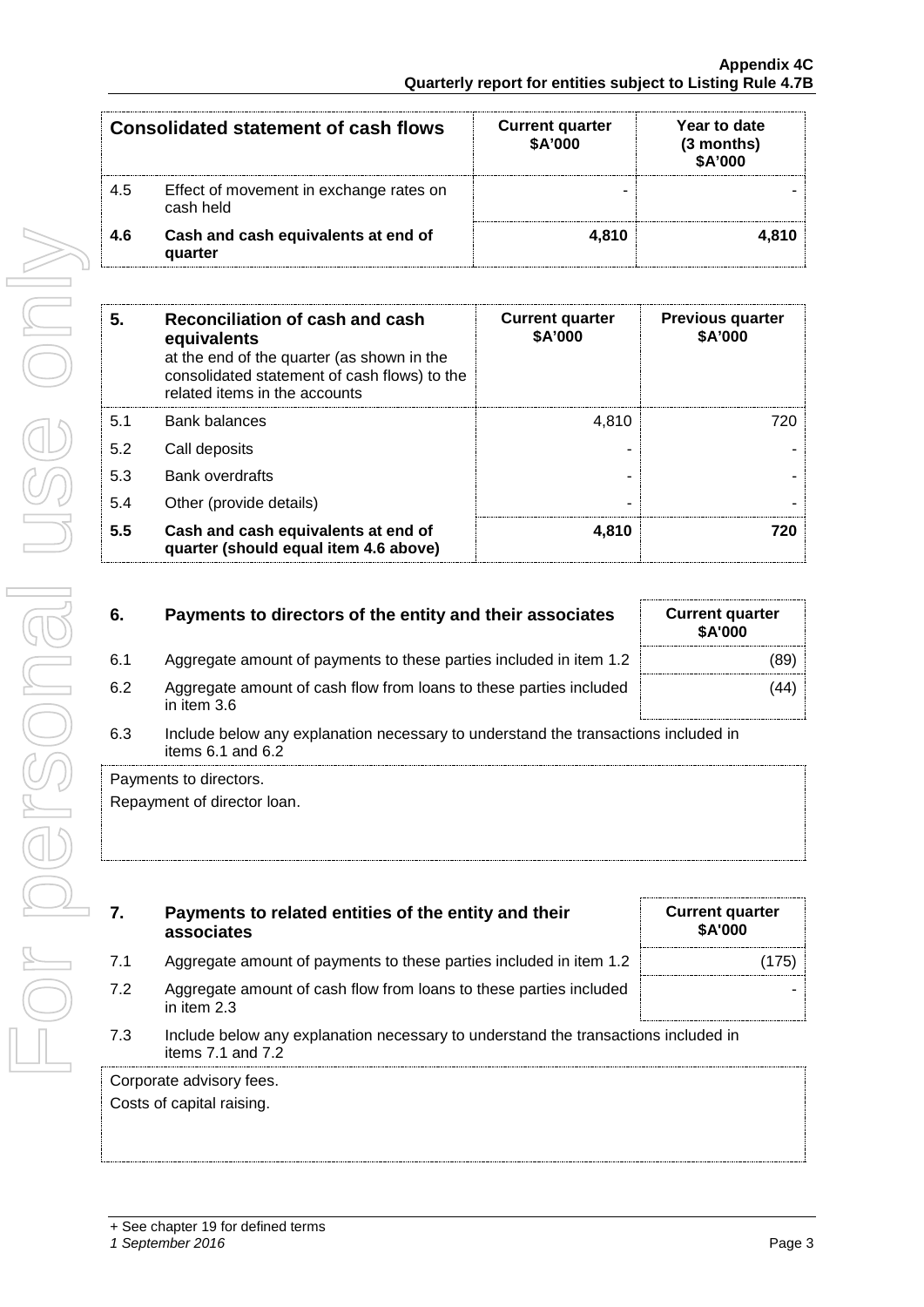| 8. | <b>Financing facilities available</b> |
|----|---------------------------------------|
|    | Add notes as necessary for an         |
|    | understanding of the position         |

- 
- 
- 
- **Total facility amount at quarter end \$A'000 Amount drawn at quarter end \$A'000** 8.1 Loan facilities - - 8.2 Credit standby arrangements and the standard standard standard standard standard standard standard standard standard standard standard standard standard standard standard standard standard standard standard standard st 8.3 Other (please specify) and the set of the set of the set of the set of the set of the set of the set of the set of the set of the set of the set of the set of the set of the set of the set of the set of the set of the
- 8.4 Include below a description of each facility above, including the lender, interest rate and whether it is secured or unsecured. If any additional facilities have been entered into or are proposed to be entered into after quarter end, include details of those facilities as well.

| 9.  | <b>Estimated cash outflows for next quarter</b> | \$A'000 |
|-----|-------------------------------------------------|---------|
| 9.1 | Research and development                        | (100    |
| 9.2 | Product manufacturing and operating costs       | (426)   |
| 9.3 | Advertising and marketing                       | (193)   |
| 9.4 | Leased assets                                   |         |
| 9.5 | Staff costs                                     | (532)   |
| 9.6 | Administration and corporate costs              | (215)   |
| 9.7 | Other (provide details if material)             |         |
| 9.8 | Total estimated cash outflows                   |         |

| 10.  | <b>Acquisitions and disposals of</b><br>business entities<br>(items $2.1(b)$ and $2.2(b)$ above) | <b>Acquisitions</b> | <b>Disposals</b> |
|------|--------------------------------------------------------------------------------------------------|---------------------|------------------|
| 10.1 | Name of entity                                                                                   |                     |                  |
| 10.2 | Place of incorporation or<br>registration                                                        |                     |                  |
| 10.3 | Consideration for acquisition or<br>disposal                                                     |                     |                  |
| 10.4 | Total net assets                                                                                 |                     |                  |
| 10.5 | Nature of business                                                                               |                     |                  |